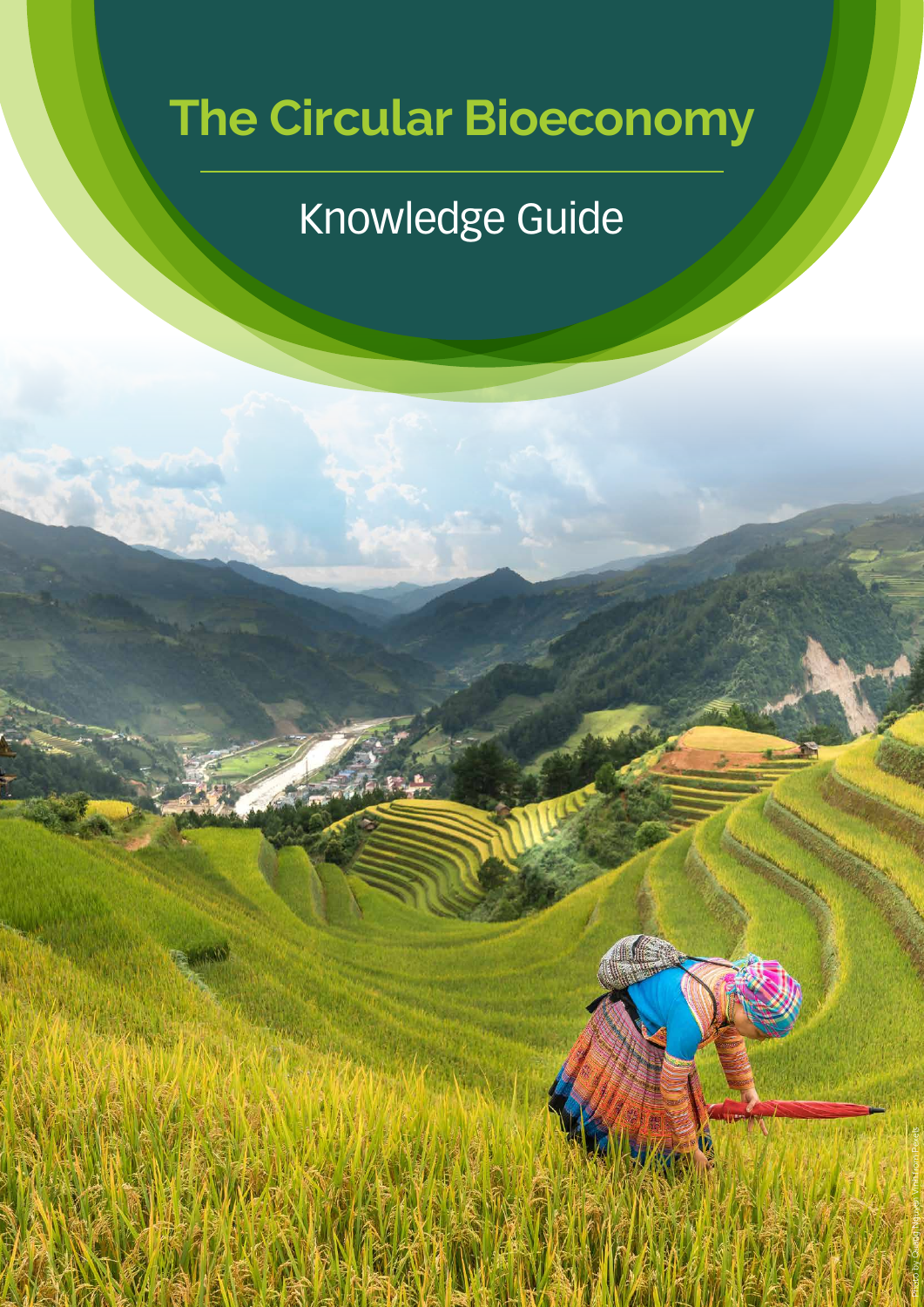**Our economic system has failed to value nature. A circular bioeconomy offers a solution.**

# **What is a circular bioeconomy?**

A circular bioeconomy is an economy powered by nature. It is a new economic model that emphasizes the use of renewable natural capital and focuses on minimizing waste, replacing the wide range of non-renewable, fossil-based products currently in use.

The approach is different from current systems by design, with materials used for as long as possible and emissions-reducing practices put into place. Land and marine ecosystems, production sectors like agriculture and forestry, and the industrial sector work in an intentionally crafted, circular manner, with scientific approaches and technological innovations employed to create more sustainable materials and spur regeneration.

# **Why do we need it?**

Our current economic system has succeeded in stimulating economies, creating enormous wealth and spurring human development. But it has failed to create equitable societies and preserve nature. This is threatening global stability.

A circular bioeconomy offers the opportunity to transform our land, food, health and industrial systems. In places in the Global South where people depend on forests for their livelihoods, it could make for more sustainable local landscapes and new income opportunities from those landscapes.

This transition will bring with it opportunities for decarbonization, and contribute to managing and rebuilding ecosystems and landscapes that desperately need it.



Shifting the energy and extractives system to circular and resource-efficient models can lead to





# **CASE STUDY**

In Nairobi, Kenya, 9 out of 10 households use charcoal for cooking. Charcoal production to supply the city is an important livelihood in rural reas. A fine dust is often left behind in sacks and stoves. That dust can be collected and mixed with a starch binding agent to become briquettes that can be used as fuel. There is income potential in the sale of these briquettes, having been produced from what was once considered waste.

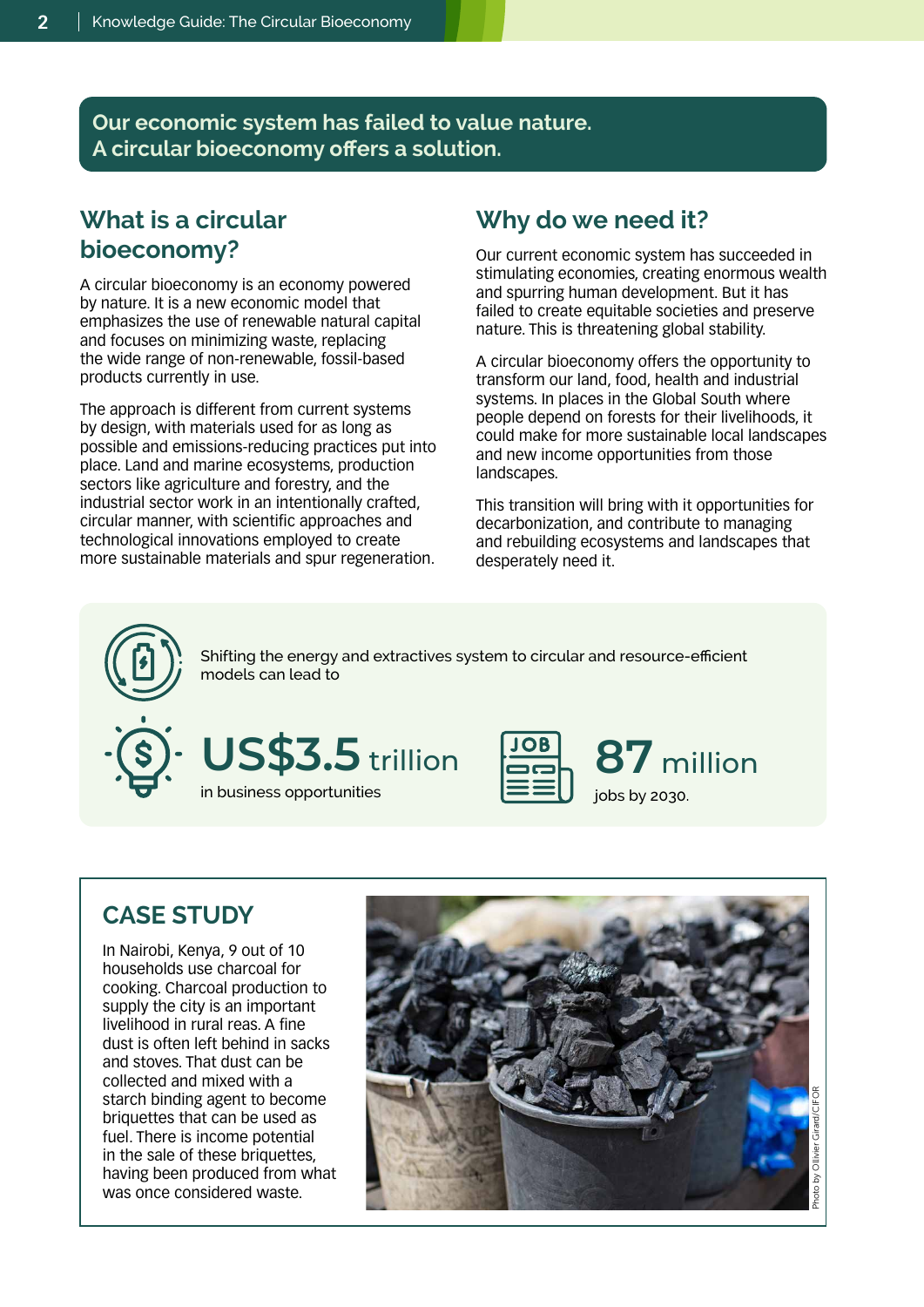**Local needs:** 

Approaches need to be tailored to localities – the Global North and Global South have particular challenges that circular bioeconomy models need to take into account.

**Focus on** 

**developing world:**  Efforts need to be

integrated and participatory, with consideration of users in developing countries so they are not – again – left

# **Some considerations for implementation:**

#### **Partnership:**

A circular bioeconomy requires change across many sectors, and engagement across those sectors will be important for success. CIFOR-ICRAF's new Transformative Partnership Platform on the Circular Bioeconomy will provide an open space for discussing, promoting and implementing the circular bioeconomy model for developing countries.

# **diversification:**

Landscapes need help to diversify in ways that include a mix of bioenergy crops, agroforestry, permanent forest restoration and less coal pollution.



#### **Rural-urban flows:**

With a projected 68% of the world's population living in urban areas by 2050, and urban citizens consuming more than rural ones, circular bioeconomy approaches must focus on the resulting material flows and the massive pressures on land, water, mineral and biological resources near cities.

# **What is a forest-based bioeconomy?**

There are different circular bioeconomy approaches, varying according to local realities and needs. Some emphasize the business side, others the solutions technology can offer.

A forest-based bioeconomy is a subsector of circular bioeconomy concepts. It focuses on the transformation of our current system through the conscious use, and re-use, of forest materials.

This economy would look different in different places. In Europe, for example, emphasis may be put on replacing fossil-based raw materials used in objects ranging from packaging to clothing with innovative wood-derived items. In sub-Saharan Africa, where the necessary collection of wood for fuel is widespread, a forest-based bioeconomy might include creating new value chains to result in forest-based products and services that generate more local profit.

CIFOR-ICRAF, EFI, The Finnish Innovation Fund Sitra and other partners place enormous weight on creating fair solutions that involve developing countries and vulnerable communities, identifying their needs from the very start. This is essential for a better-built, forest-based world.

Forest and landscape degradation costs the world



annually in lost services, goods and livelihoods.

Managing agriculture, forestry, wetlands and bioenergy sustainably and holistically could contribute



of the global climate mitigation effort while, at the same time, addressing urgent health challenges.